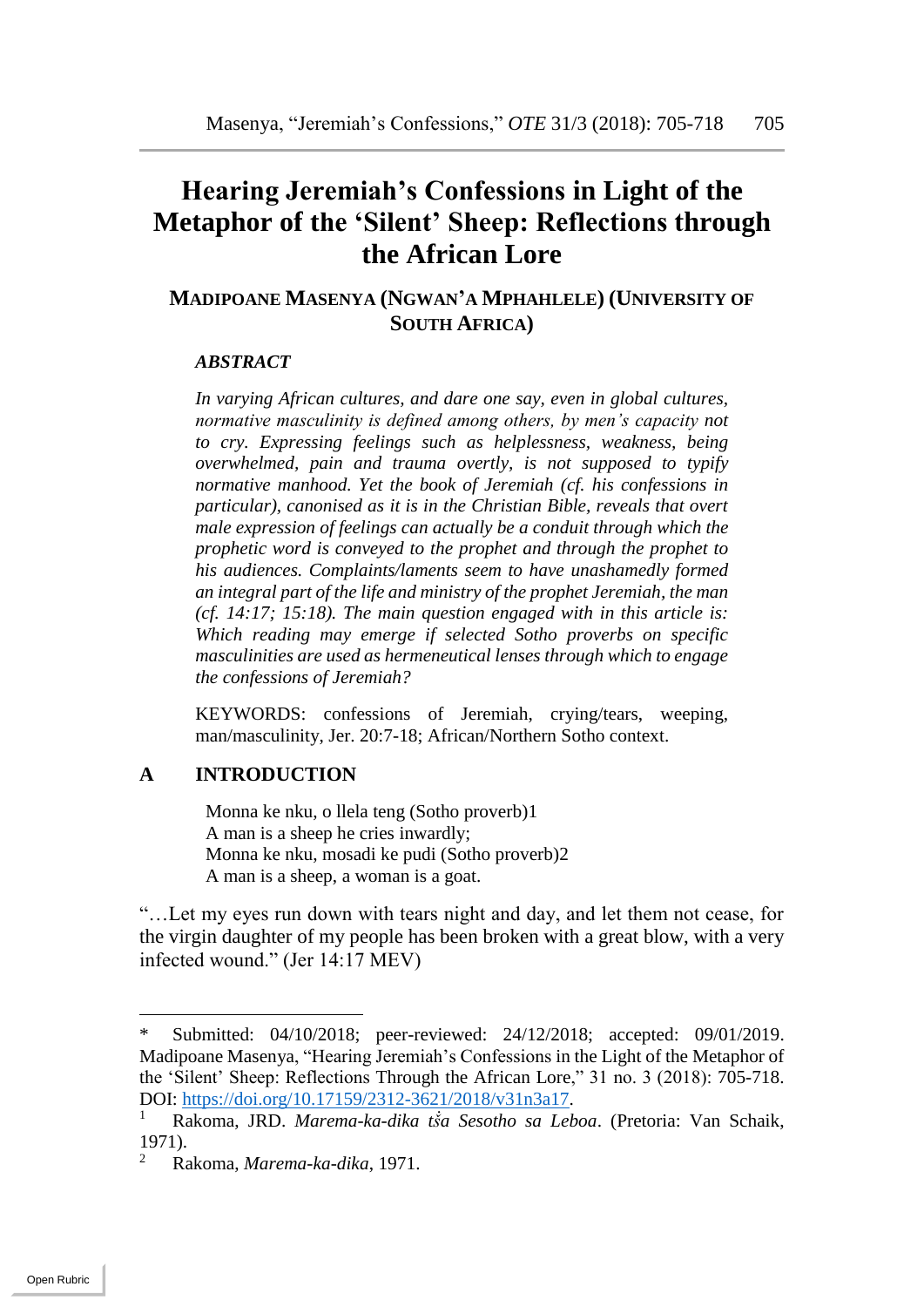"Why is my pain perpetual and my wound incurable, which refuses to be healed?" (Jer 15:18 MEV)

In this article, two Sotho proverbs serve as hermeneutical lenses through which I interact with the material from the Jeremiah tradition, in particular, the material from the texts named as the confessions/complaints of Jeremiah. The bringing together of a theme such as "the weeping/tearful man" from an ancient context, so far removed from present day Bible readers' contexts, is made possible by the important role which the Christian scriptures continue to play in present day ecclesial contexts, including the ecclesial context of the Honoree, Professor Wilhelm J. Wessels. The words of Timothy Polk come to mind here: "However the text achieved its present shape, it is that shape that confronts the reader and is the primary determinant of meaning (as well as the primary witness to what the writers might have intended)."<sup>3</sup>

Thus, for many a present day Bible reader, what matters most is not so much questions of historical-critical concerns like whether the words contained in the confessions, could be linked to the prophet Jeremiah himself;  $4$  or whether the words did not come from the historical prophet, Jeremiah.<sup>5</sup> The preceding

<sup>3</sup> Timothy Polk. *The Prophetic Persona: Jeremiah and the Language of Self* (Sheffield: JSOT, 1984), 130**.** On the role of the Bible in the context present day Bible reading communities irrespective of the global context in which they are located, see also Madipoane Masenya (ngwana' Mphahlele) and Hulisani Ramatswana on the role of the Bible in the context of present-day Bible reading communities, "Anything New under the sun of Old Testament scholarship? African Qoheleths' review of OTE 1994- 2010, Old Testament Essays25 (3), 598-637; 2012.

<sup>4</sup> Gerhard von Rad, "The Confessions of Jeremiah," in *A Prophet to the Nations: Essays in Jeremiah Studies*, (eds. Leo G. Perdue and Brian W. Kovacs (Winona Lake, IN: Eisenbrauns, 1984), 339-347). REO White, *The Indomitable Prophet: A Biographical Commentary on Jeremiah: The Man, the time, the Book, the Tasks* (Grand Rapids: William B. Eerdmans), 1992**)**; Kathleen M. O'Connor. *The Confessions of Jeremiah; Their interpretation and role in Chapters 1-25*, *SBL Dissertation Series* (Atlanta, GA: Scholars Press), 1988; Kathleen M. O'Connor. *Jeremiah, Pain and Promise*, (Minneapolis: Fortress), 2011); Kathleen M. O'Connor, "Jeremiah", in *Women's Bible Commentary, Twentieth Anniversary Edition*, (eds. Carol A. Newsom, Sharon H. Ringe and Jacqueline E. Lapsley (Louisville, KY: Westminster John Knox, 2012), 267-277; Walter Brueggemann, *To pluck up, to tear down A Commentary of the Book of Jeremiah1-25* (Grand Rapids, CO: WM. B. Eerdmans; Edinburgh: The Handsel), 1988; Lundbom, Jack R. *Jeremiah 1-20: A New Translation with Introduction and Commentary, AB 21* A (New York: Doubleday, 1999).

<sup>5</sup> Robert P. Carroll. *Jeremiah: Volume 1* (Sheffield: Sheffield Phoenix), 2006 is one of the scholars who is sceptical about efforts to link the material in the book of Jeremiah with the prophet himself. Argues Carroll, "Anonymity or fictive representation is the mark of these works and the laments in the Jeremiah tradition probably should be seen in similar terms." Robert P. Carroll. *Jeremiah: Volume 1* (Sheffield: Sheffield Phoenix, 2006), 278; R.P. Carroll, *Jeremiah* (Sheffield: Sheffield Academic, 1989)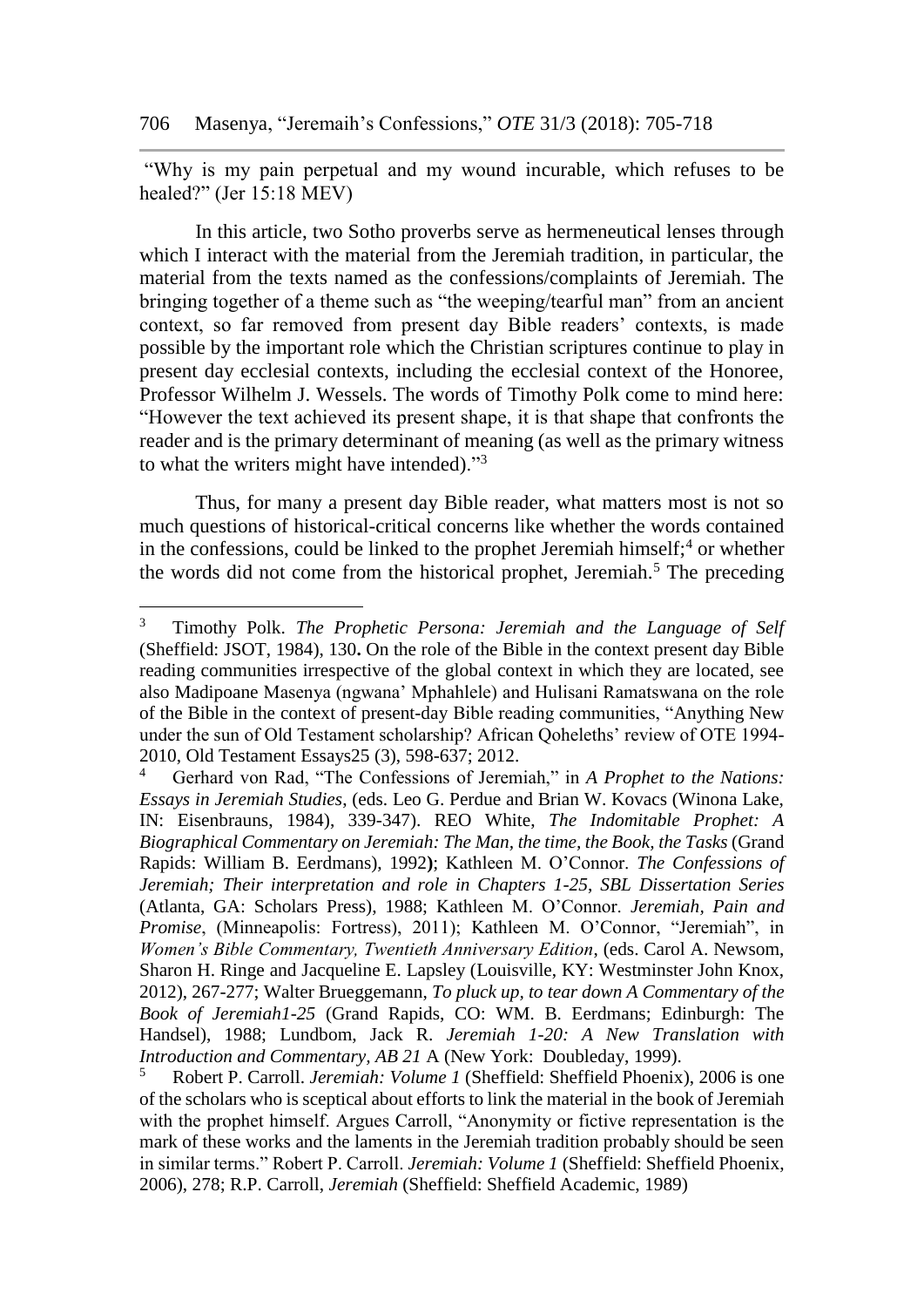questions focus on whether the words from Jeremiah's poems, like many of the psalms of lament, were uttered in a cultic setting or not<sup>6</sup>. Important as the preceding questions are, especially to biblical scholars, they are not a priority to many an (African) Bible reader. What counts most to the preceding readers (cf. also the underlying assumptions which underlies the present essay), are the confessions of Jeremiah as they are reflected in the Bible in its present canonical shape. Although the confessions are classified differently by various scholars, the following classification appears to be the commonly accepted one: Jer. 11:18- 12:6; 15:10-21; 17:12-13; 14-18; 18:19-23; 20:7-18.<sup>7</sup>

The two proverbs which will serve as the reading glasses through which the life of Jeremiah as a complaining, crying man is read, are as follows, first, *monna ke nku, o llela teng* translated, "a man is a sheep, he cries inwardly"; and second, *monna ke nku, mosadi ke pudi* translated as, "a man is a sheep, a woman is a goat". From the preceding proverbs, it is clear that according to the Sotho mentality, of the two domestic animals which formed/form part and parcel of various African households, that is a sheep and a goat, a sheep appears to have been more valued and celebrated than a goat. On the one hand, a sheep is linked with forbearance, for example, even if a sheep hurts, one will hardly notice that it does, because it is claimed that it "cries inwardly." A sheep is not loud, it is thus associated with silence. A sheep is also linked with decency. On the other hand, a goat is linked with being loud as it expresses its emotions freely and anywhere. As a goat is not capable of being forbearing, or remaining calm while under pressure, it is associated with cowardice to some extent. Ironically, there is a Sotho proverb that lauds a human being's capacity to be a coward.<sup>8</sup> If it was human, a goat would most probably not be trusted to keep other people's secrets.

As can be expected in a patriarchal culture, a culture where the male is the norm, it comes as no surprise that a more valued animal (cf. sheep in the present case) would be linked to a man while a less valued one, one claimed to possess visible "weaknesses" (cf. a goat) would be linked to a woman hence the proverb, *monna ke nku, mosadi ke pudi* (a man is a sheep, a woman is a goat). A woman is loud, she can thus not keep secrets, the latter, is as a matter of fact, the tenor of the proverb which compares her with a goat (Rakoma1971). As she can release tears effortlessly, she cannot display the "decency" of a sheep (read: man) which cries inwardly<sup>9</sup>. As a loud person, a woman, unlike a sheep, does not have

 $\overline{a}$ 

<sup>6</sup> See O'Connor, *The* Confessions, 1988.

<sup>7</sup> There is a difference of opinion as to whether the last episode, the "curse poem" (Jer. 20:14-18), was originally part of the last confession or not. In this essay, the curse poem is treated as part of the confession (cf. the argument on the present canonical shape of the confessions mentioned earlier on)**.**

<sup>8</sup> *Ga bo lefšega ga go lliwe*, translated as "a household of a coward (whether male or female) never gets to experience mourning."

Says O'Connor, "Jeremianic themes of weeping and lamentation call upon common human experience, but in some cultures, *it is women who are particularly*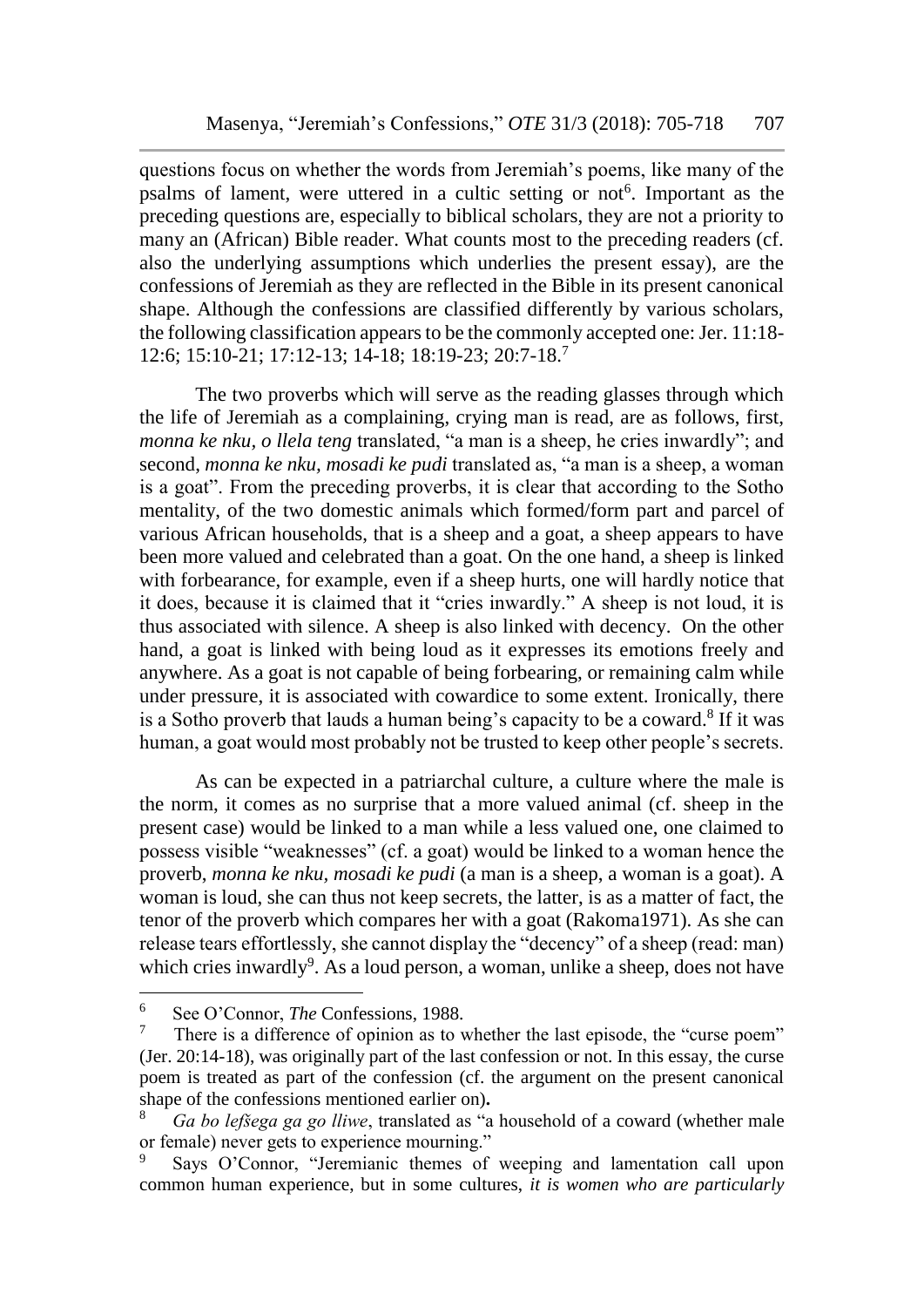the capacity to cry inwardly. While a man should not be a goat (read: a woman), a true man, like a sheep, does not cry overtly, and hence, *monna ke nku, o llela teng* translated, "a man is a sheep, he cries inwardly." Normative masculinity in African cultures, and dare one say, also in global cultures, is revealed in among others, by men's capacity not to cry.

Argues Ezra Chitando, "The conventional wisdom is that men do not cry. Men themselves have been socialized to suppress their emotions, and crying is regarded as a sign of weakness. Hegemonic masculinities on the other hand place emphasis on strength and emotionlessness."<sup>10</sup> Expressing one's feelings of helplessness, weakness, being overwhelmed, rage, pain and trauma overtly, is not supposed to typify normative manhood. Commenting on **t**he context of the character Temba in the publication, "When a Man Cries", Chitando argues: "In this scheme, real men are made of steel; they betray no emotions at all."<sup>11</sup>

However, even a cursory glimpse at the life of the prophet Jeremiah as revealed in his confessions, depicts a scenario contradicting the one portrayed by the preceding Northern Sotho proverbs.

The main question engaged with in this article is thus: Which reading may emerge if selected Sotho proverbs on specific masculinities are used as hermeneutical lenses through which to engage the confessions of Jeremiah?

In the following paragraphs, we take a brief look at Jeremiah, the male human being as it is revealed in selected texts from some of his confessions.

## **B JEREMIAH AND REAL MANHOOD?**

Coming from a culture which seems to prescribe that tears, weeping, being loud and complaining, could never typify real/ideal masculinity<sup>12</sup>, makes one

*familiar with weeping and grief- grief for their children, for their loved ones, for themselves, for the world.* Jeremiah's weeping may help women recognize and express their own unnamed grief, and perhaps it may help them place their suffering before God, not a God who threatens and punishes, but a weeping God who takes up women's pain and weeps with them."(Italics: Authors) Kathleen M. O'Connor, "Jeremiah" in *Women's Bible commentary, Twentieth Anniversary Edition* (eds. Carol Newsom, Sharon H. Ringe and Jacqueline and Lapsley (Louisville: Westminster John Knox,  $2012$ , 275.<br> $10\qquad \text{Ex}$ 

<sup>10</sup> Ezra Chitando, "Redemptive Masculinities, HIV, and Religion in Siphiwo Mahala's *When a Man Cries*" Pages 249-266 in *Redemptive Masculinities: Men, HIV and Religion*. Edited by Ezra Chitando and Sophie Chirongoma. (Geneva: WCC, 2012),  $258.$ 

<sup>11</sup> Chitando, "*When a Man Cries*", 250.

Within such a culture, argues Musa Dube ("Culture, Gender and HIV/AIDS: Understanding and Acting on the Issues" in HIV*/AIDS and the Curriculum: Methods of Integrating HIV/AIDS in Theological Programmes.* Edited by Musa W. Dube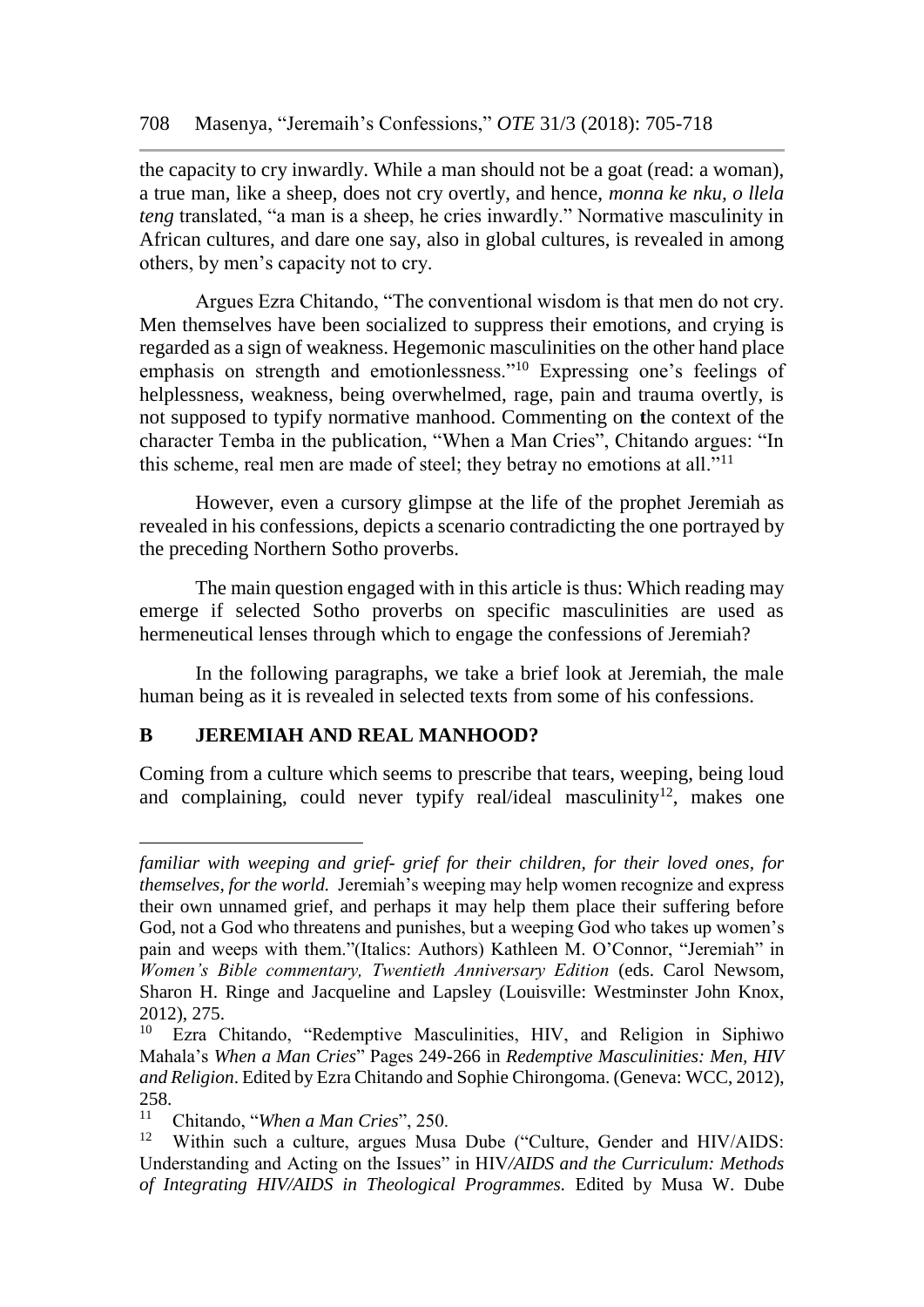fascinated by a reading of the laments/complaints/confessions of Jeremiah, the male human being.

Although there are indications that even in the socio-historical context of the prophet Jeremiah (cf. Jer.9:17-19), there seems to have been an understanding that lamentation/ weeping and tears were (biologically/culturally) a feminine thing<sup>13</sup>, it is interesting to note that a male human being like Jeremiah, could easily shed his tears and express his feelings of pain, fear, frustration and anger among others, effortlessly and unashamedly. In his confessions, Jeremiah finds it easy to vent out his anger, not only at his friends or at the religious establishment of his time, or the day on which he was born, or even at the messenger who brought the news of his arrival on Earth. The prophet also freely vents out his anger, frustrations and even accusations at Yahweh, the God who had called him to the daunting prophetic task. The words of White come to mind here, "Prophet and psalmist alike teach us very firmly that the right way to deal with doubt and protest within the soul is to carry them straight to God and *never* let them carry us away from him. God is his own interpreter, and he will make things plain. $14$ 

## **C INTERROGATING MALE "GOAT-LIKE" BEHAVIOUR?**

The confessions provide language for disaster victims to *complain about all that is unendurable.* Attacked, *defenceless,* and mortally threatened**,** *Jeremiah is "a lamb led to the slaughter,"* his enemies try to "cut off his life from the land of the living, to destroy the tree with its fruit" (11:19), even his family and kinsfolk turn against him  $(11:21-23:12:6,$  italics: author's).<sup>15</sup>

In the very first confession (cf. Jer. 11:18-12:6), the metaphor of a human being as sheep/lamb features:

<sup>(</sup>*Geneva: World Council of Churches*, 2003) "a man will never cry unless his heart would break. "So, men are socially constructed not to express their feelings of fear or pain…they are to show no emotion." (2003:86-87) as quoted by Chitando, "*When a Man Cries*", Ibid, 263.<br><sup>13</sup> The words of O'C

The words of O'Connor are on target here, "The theme of weeping is notable in the book, though within the tradition of lamentation, lacks the protest in the lament. The weeping of the mourning women, Jeremiah, the earth and the forlorn Rachel signifies the imminence and inevitability of the destruction as well as the recognition of deep, irrevocable loss; the tears of God though, ruptured theological language, "The book's lead character breaks from his role as dominating, proud male, cruel architect of war, and for a brief poetic interlude embodies and participated in the pain of the people." Kathleen M. O'Connor. "The tears of God and Divine character in Jeremiah 2-9" in *Troubling Jeremiah*, (eds. A.R. Pete Diamond, Kathleen M. O'Connor and Louis Stulman (Sheffield: Sheffield, 1999), 401.

<sup>14</sup> <sup>14</sup> White, *the Indomitable Prophet*, 161.<br><sup>15</sup> O'Connor Jaramiah Pain and Promi

<sup>15</sup> O'Connor, *Jeremiah, Pain and Promise,* 88.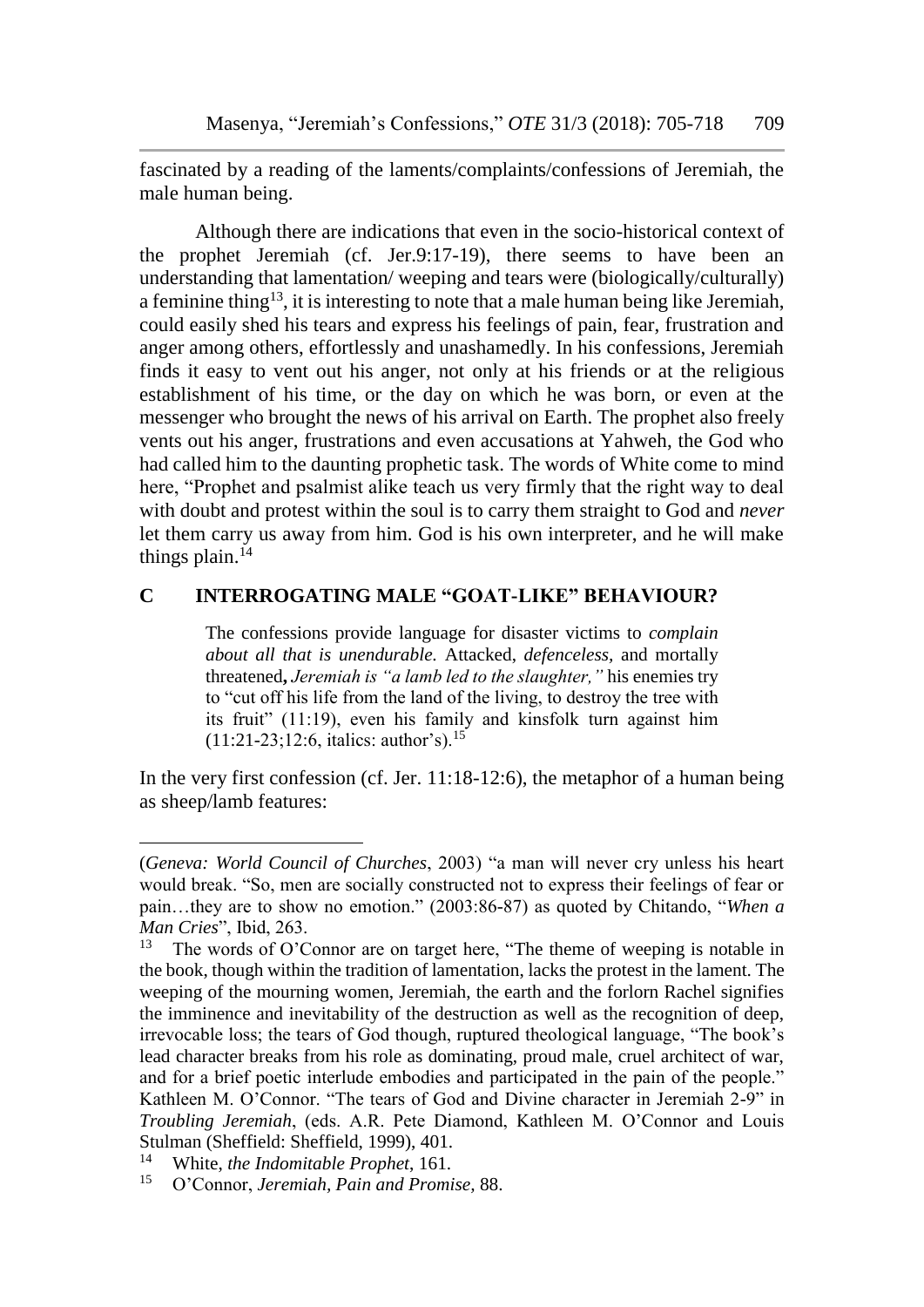But I was like a gentle *lamb* let to the slaughter, And I did not know it was Against me, That they devised schemes… (Jer. 11:19)

Noteworthy is the vulnerability with which Jeremiah portrays his precarious situation. He is like a baby sheep, that is, a lamb<sup>16</sup> which, although small and fragile, is led to the slaughter. "He compares himself to a docile lamb which naively follows the person who is taking it to be slaughtered-a moving image!"<sup>17</sup> The notion of a sheep (lamb) which is celebrated (cf. the mentality embedded in the preceding Sotho proverbs) is depicted by the lamb's innocence in the present textual context. The vulnerability of a gentle lamb serves also to contrast the "lamb" (read: vulnerable Jeremiah) with the cruelty of the enemies who torture an "innocent" victim. In that way, the "powerlessness"/ "weakness" of the lamb stands in tension with the power of Jeremiah's enemies (most of whom were probably men). According to the mentality embedded in the Sotho proverbs, although Jeremiah portrays himself as being like an innocent lamb which is led to the slaughter, given his tone in this confession/complaint, Jeremiah is in fact displaying "goat-like" qualities by being loud. His confessions are as a matter of fact his complaints. In his loudness, Jeremiah acts like a goat and thus seems to lack real men's capacity to be calm and collected even in the midst of harsh opposition. As he lives out his emotions of fear and anxiety about those who devise evil plots against him (Jer.11:18), Jeremiah provides his modern day readers, a window into our human capacity to be afraid, to doubt and to complain. Noteworthy is that the preceding human tendencies, despite how we were socialised, cuts across all humans irrespective of their gender and sexual orientation. Jeremiah, the man, is just as human as all other Judean people of his time. Wilhelm Wessels could thus rightly argue,

> The fact that he was a prophet did not detract from his humanity or elevate him above other human beings. He had to deal with all the conflicting emotions others had to deal with-such as feelings of betrayal and of being deprived of the protection of YHWH. He had to cope with strong feelings similar to those of many people in Judah, like wanting to detach himself from the covenant God who deals so harshly with his people. And yet he has decided to remain loyal to YHWH and surrender to the power of YHWH's word.<sup>18</sup>

<sup>&</sup>lt;sup>16</sup> The prophet's helplessness expressed through the lamb metaphor, becomes pronounced when we consider with Wakter Baumgartner that a lamb was one of the Israelite animals which was used for sacrifices. *Jeremiah's poems of lament*, translated by David E. Orton (Sheffield: Sheffield Academic, 1988) 43.

<sup>17</sup> Baumgartner, *Jeremiah's poems*, 43.

Wilhelm Wessels, "My Word is Like Fire": The Consuming Power of YHWH's Word, *OTE* 24/2 (2011), 502.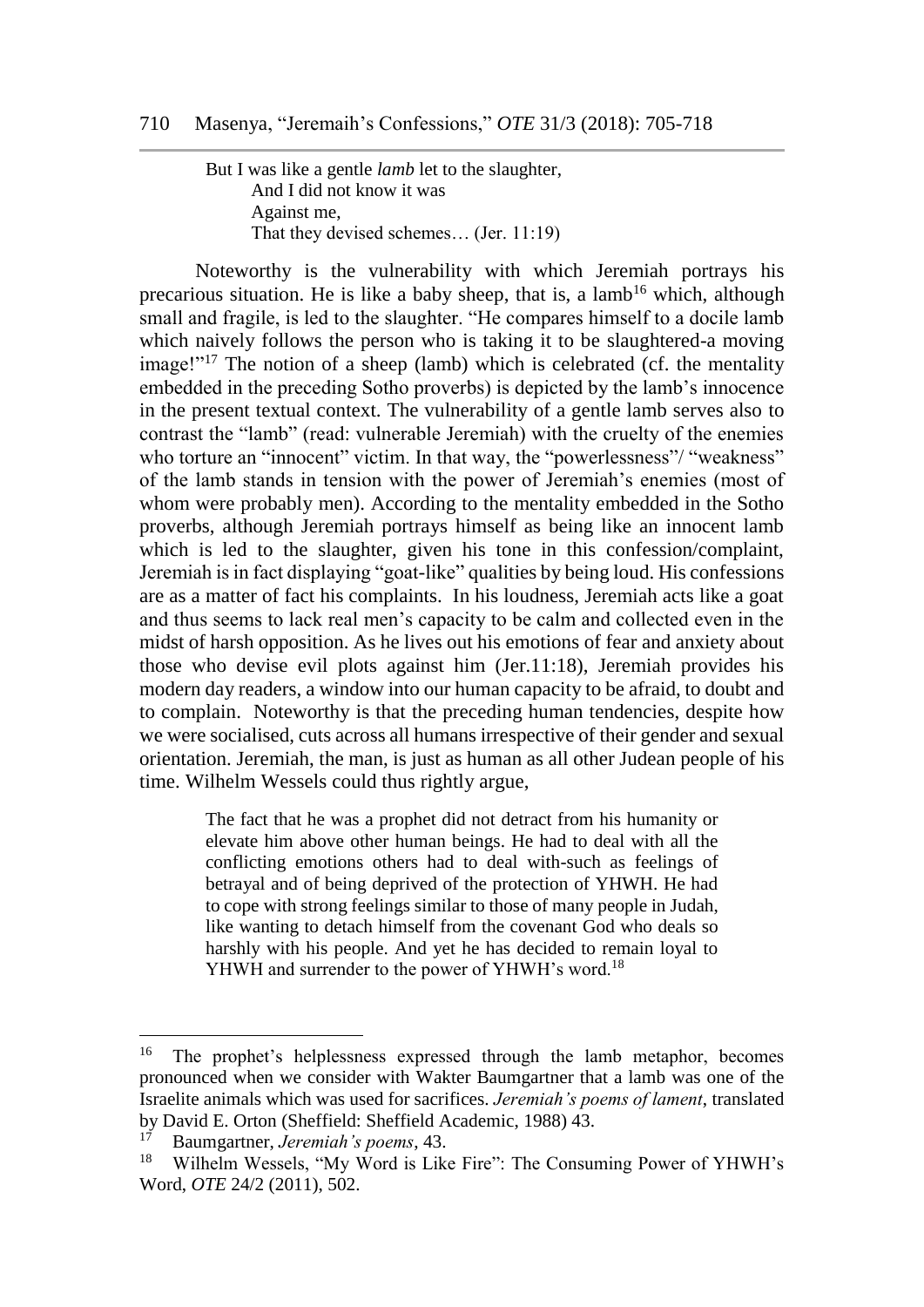The complaining "vulnerable", "cowardly" "fearful" messenger fails to appeal to the empathy of the One who sent him. As if being commanded to "(hu)man up", Yahweh responds:

> If you have raced with Foot-runners and they have wearied you, How will you compete with horses? And if in a safe land you fall down, How will you fare in the thickets of the Jordan (12:5, NRSV)

The messenger was already alerted in this call to prophetic ministry about the message of judgement he was to proclaim to his people even as he was also instructed to be firm: "But you, gird up your loin; stand up and tell them everything that I command you. Do not break down before them."(Jer.1:17)

A sense of self-pity and perhaps even self-hate is notable at the beginning of the second confession (Jer. 15:10-21). An intense sense of self-pity persuades the prophet to focus on himself and himself alone; the latter focus is done even at the expense of the intense labour pains suffered by his mother when he was born. His suffering makes Jeremiah to wish that he should never have seen the light of the day. He has become an object of a curse by all in the land. As a loud goat, Jeremiah does not shy away from complaining about his continuing pain and the wound that refuses to get healed (Jer.15:18). If Jeremiah was the proverbial sheep that cries inwardly, present day readers of his confessions/prayers would not have gotten a glimpse about his continuous experience of the pain (physical/emotional/mental) as well as the wound that refuses to heal. The reader would thus have been equally deprived of the kind of stubborn faith that the prophet had in Yahweh, the faith that enables him to cling to his God despite the intensity and the duration of his adversity.

In the third, confession, Jer. 17:12-13; 14-18, Jeremiah's display of his search for healing and/or acknowledgement of his ill health (sickness) and his search for salvation are other pointers to his humanness and/or mortality. As O'Connor rightly points out, "And like his people, Jeremiah too needs to be saved and healed  $(17:14-16; 18:20b)^{19}$ .

Jeremiah has a need, as any other mortal being, he can get sick, his physical body can fail him and he can thus cry out to God to seek the healing of his body. Acknowledging that he is lost, vulnerable and in trouble, he turns to God to seek his redemption/salvation (17:14). Unlike a sheep that is supposed to suffer in silence, even in this confession, the prophet reveals the "fear" or anxiety that comes from the opposition he experiences from his enemies. In a way, Jeremiah is calling God to responsibility regarding the fulfilment of his word,

<sup>19</sup> <sup>19</sup> O'Connor, *Jeremiah, Pain and Promise*, 88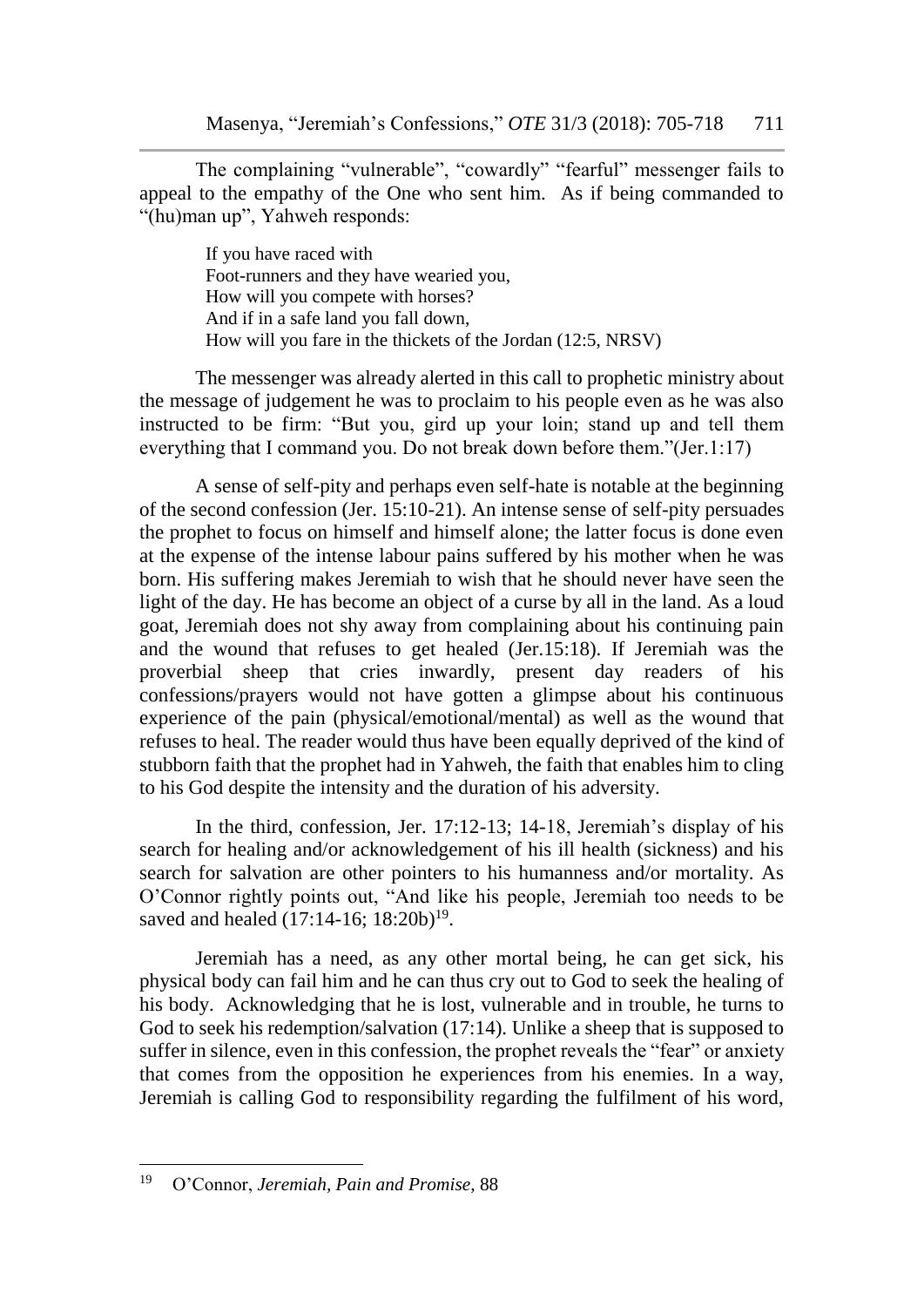that despite the promises of the impending judgment, the fulfilment of the promises appear to linger so long.

Jeremiah persists in his being loud (cf. goat-like behaviour) in the fourth confession (Jer 18:18-23). His anxiety is caused by the murderous plots from his adversaries. He refuses to keep quiet. He cries out/complains to God about the fact that the enemies have dug a pit for him even though he had done no evil. Threats from his adversaries make him restless, he cannot afford to be an inward crying sheep. The evil they plan for him (cf. digging a pit) stands in tension to the good he had done for them (interceding that God's wrath would not come upon them). The compassion which he previously had towards them as his own beloved people who were about to face Yahweh's wrath<sup>20</sup> is now replaced by his rage and spirit of vengeance. His rage against the enemies makes him pray for a communal vengeance upon the enemies; their wives and children must also suffer the consequences of the evil plot of the men in their lives. He pleads with Yahweh to deal with them in his *anger* (18:23).

As the fifth confession, Jer. 20:7-18, begins, the powerlessness/ weakness of Jeremiah, the mortal hu(man) is contrasted with that of the deity, Yahweh. Yahweh has *enticed* him and *overpowered* him (20:7).Argues Carroll, "The poem in vv.7-10 is a familiar cry of outrage and suffering directed at the deity because of the persecuted state in which the speaker finds himself."<sup>21</sup>

Jeremiah becomes the object of Yahweh's negative actions upon him, the latter actions, had become the prophet's lot despite the fact that he had remained faithful to his call as a prophet. Jeremiah's display of restlessness and anxiety about the threats that were mouthed by his enemies (including his friends) continue to surface even in the present complaint/confession (Jer.20:10). The strong opposition to the judgemental message that he prophesies, the threats as well as the persecutions which he had to endure, seem to have persuaded him at times to want to give up on the prophetic ministry:

But if I say, "I will not make mention of Him nor speak any more in His name," *then His word was in my heart as a burning fire shut up in my bones*; and *I was weary of forbearing* it, and I could not endure it (Jer. 20:9, italics author's).

Jeremiah's apparent incapacity to bear Yahweh's words in perseverance and silence like it is expected from a typical man, may not be taken kindly to, in contexts where men are expected to cry inwardly. The complaint depicted in the

<sup>20</sup> Says von Rad on Jeremiah's intercessory role: "…as intercessor, Jeremiah not only endures the suffering that men (*sic)* have caused him, but also he has taken upon himself all of their misery; they are present in his deepest struggles, and with these men (*sic*) for whom he suffers, Jeremiah must die in the sight of God, yes he dies many deaths with them until his own final, physical death." Von Rad, *the Confessions*, 37.

<sup>21</sup> Carroll, "*Jeremiah",* 398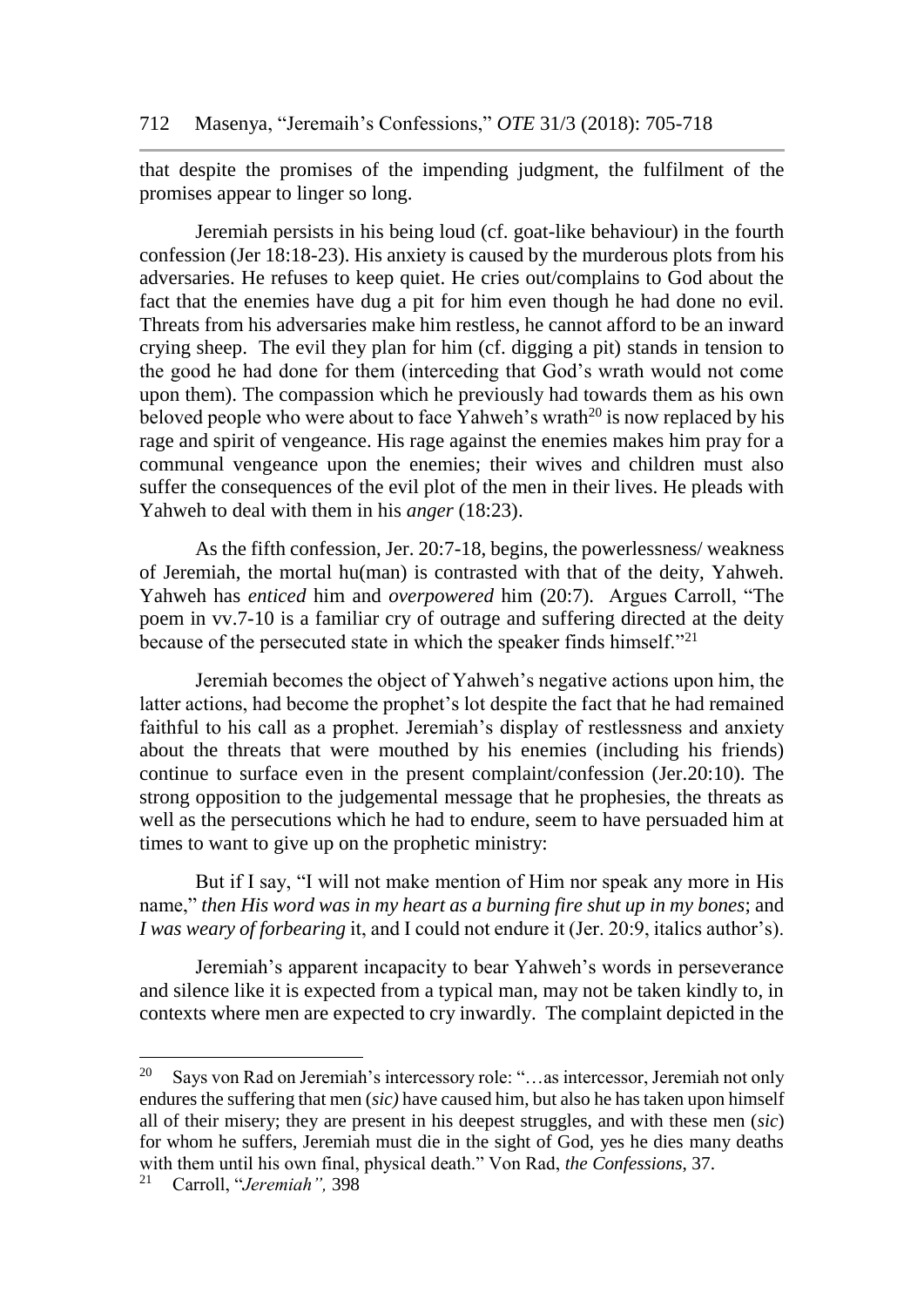preceding verse, may be viewed as both cowardice and a lack of faith on the part of a man in whom Yahweh had such confidence as to entrust him with the kind of heavy message that he carried. As the God who had assured Jeremiah of his presence and protection, right at the moment of his call, one who had made him "…a fortified city, an iron pillar, and a bronze wall, against the whole landagainst the kings of Judah, its princes, its priests, and the people of the land…" (Jer.1:18), Jeremiah had no need to complain or to mouth words of vengeance towards his people, it may be argued.

In the preceding paragraphs, the reader has hopefully caught a glimpse of the fact that Jeremiah deviated from the acceptable notions of manhood/masculinity, at least from our present reading lenses, that is the Sotho proverbs. A male human being can also freely express his emotions of doubt, fear and hurt freely. Even within Jeremiah's context, it would appear that Jeremiah was an exception among men who could not express their emotions/tears unashamedly. What is curious at this point is the location at which a weeping man could have uttered the confessions. What is the space in which such frank conversations between the prophet, a human being and the deity may have occurred? May such bold, outrageous utterances, ones revealing the vulnerability of a male human being, have occurred in private or in public? Identifying the preceding space, in my view, may assist present day Bible readers in throwing some light on Jeremiah's spirituality, that is, the prophet's relationship with the deity.

# **D THE SPACE OF JEREMIAH'S COMPLAINTS: A MIRROR INTO HIS SPIRITUALITY**

The complicated history behind the literary composition of the book of Jeremiah is attested to by many scholars. It thus becomes difficult to pinpoint the original setting in which Jeremiah's laments/prayers/confessions could have been uttered. However, from their present content and form, it becomes clear to present day Bible readers that they were uttered in a "sacred" space. Whether that space was a public one (possibly not the temple given the prophet's indictment on the royal-temple ideology among others)<sup>22</sup> or private one (in the midst of the closer circle of his disciples)<sup>23</sup>, or a very private solitary space, what is clear though, is that the confessions portray an open and honest conversation between the prophet and his God. They might have been uttered originally in a private space where the prophet could freely display his real self in the presence of Yahweh, the one whom he seems to have known so closely. Jeremiah's ability

<sup>22</sup> Due to Jeremiah's rejection by most of the religious establishment, the temple would not be a probable setting within which the confessions were uttered, instead, as O'Connor argues, "The more likely arena for the recitation of the confessions would have been among those who supported him but who may have been losing faith in him due to his apparent failure" **(**See O'Connor, *The Confessions*, 95).

See O'Connor, *The Confessions*, 95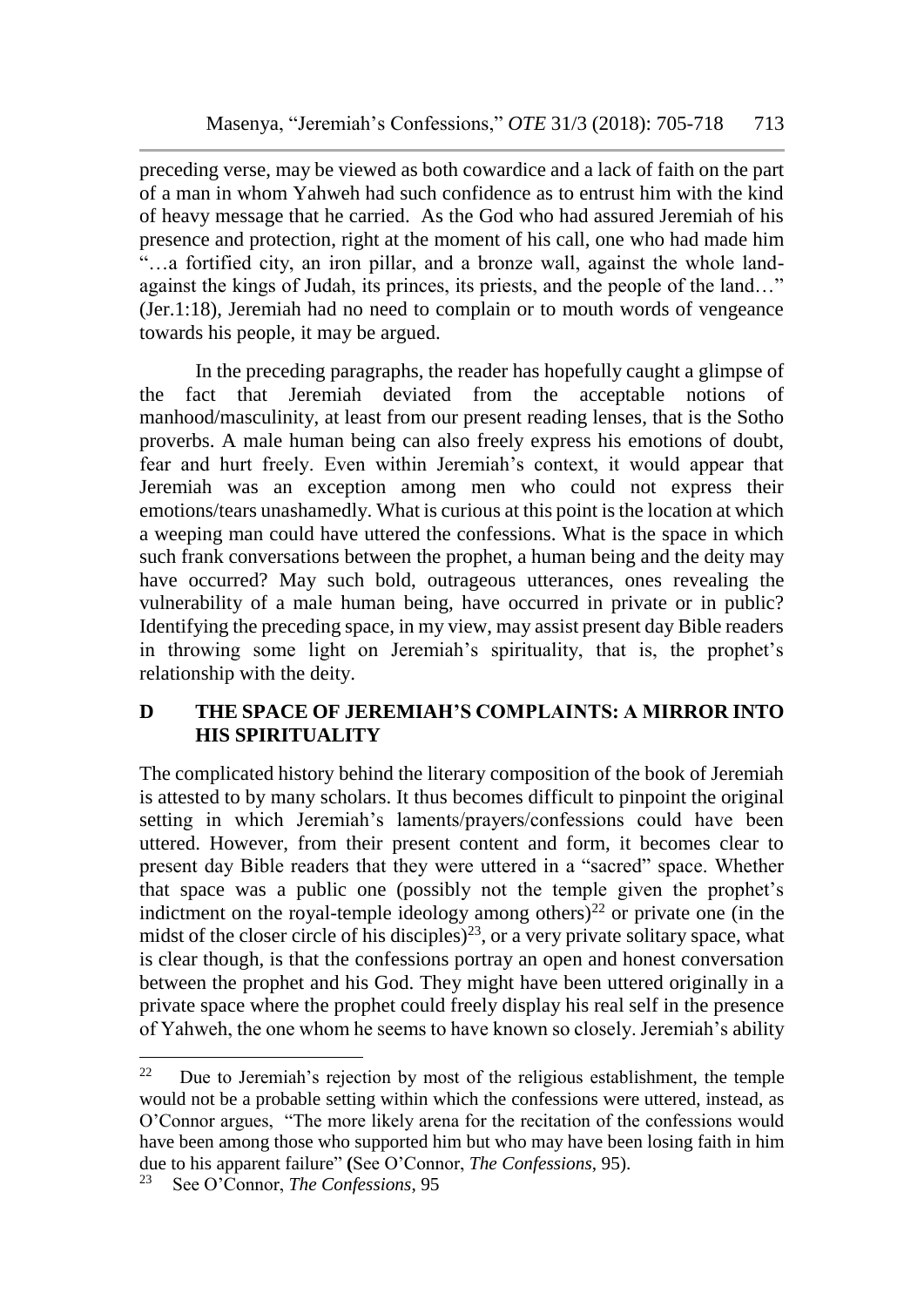to express all sorts of feelings, even those which are usually linked to female human beings such as: fear/cowardice, weakness (of body and soul), brokenness, being overwhelmed, complaining/crying and weeping among others, in my view, reveals his comfort in being a real human being, one who refused to be pressurized by the patriarchal masculinist views of the time. "Thus, now - and in Jeremiah this is something new - the prophet not only becomes a witness of God through the strength of his charisma, but also in his *humanity*; but not as the one who triumphs over the sins of mankind (*sic*), not as one overcoming, but as a messenger of God to mankind (*sic*) breaking under the strain. Hence Jeremiah's life here becomes a forceful witness, his suffering soul and his life ebbing away in God's service becomes a testimony of God. The priestly office is introduced alongside the prophetic office."<sup>24</sup>

Through his openness to God about the severity and /or the cost of his calling, Jeremiah is able to provide his audience/readers with a window not only into the challenges of those who dare to come against the status quo, especially as it pertains to people's religious convictions, and thus the people's (including the prophet himself) long held beliefs and traditions about their faith in God and their valued institutions (cf. the Jerusalem temple), but also the situation of those who choose the route of self-denial. Those who choose the side of God, will of necessity come into conflict with humans who albeit religious (or so they thought), struggled to discern the will of God for the nation at that particular moment. The words of von Rad come to mind here, "This alignment with God, however, has a negative side: he who is totally turned toward God is consequently turned away from men (*sic*); it is just this inclination toward God that has isolated him from men (*sic*)*.* The simplicity of this truth is striking; those who are turned toward God are removed from human community; and this position has nothing to do with pride vis-à-vis other men (*sic*)"<sup>25</sup> (1984:340)

In that particular space, present day readers of Jeremiah's laments are afforded an opportunity to also get a glimpse albeit small, of the nature of the God with whom Jeremiah could just be himself. Some of the confessions reveal this deity as a re-assuring one, a rebuking one, but also, more importantly for the present investigation, the deity who does not shy away from weeping. Just like Jeremiah, the weeping man, in the Jeremiah tradition, the deity, who is usually portrayed as a male, can "stoop" so low to do what is culturally designated as feminine. Yahweh can weep: "O that my head were waters, and my eyes a fountain of tears, that I might weep day and night for the slain of the daughter of my people!"(Jer.8:23)<sup>26</sup>

 $\overline{a}$ 

<sup>24</sup> Von Rad, *The Confessions*, 346.

<sup>25</sup> Von Rad, *The Confessions*, 340.

<sup>26</sup> O'Connor reasons, "The weeping God, with a head turned to waters, eyes become a fountain, desires to go on a crying bout for days and nights over Daughter Zion and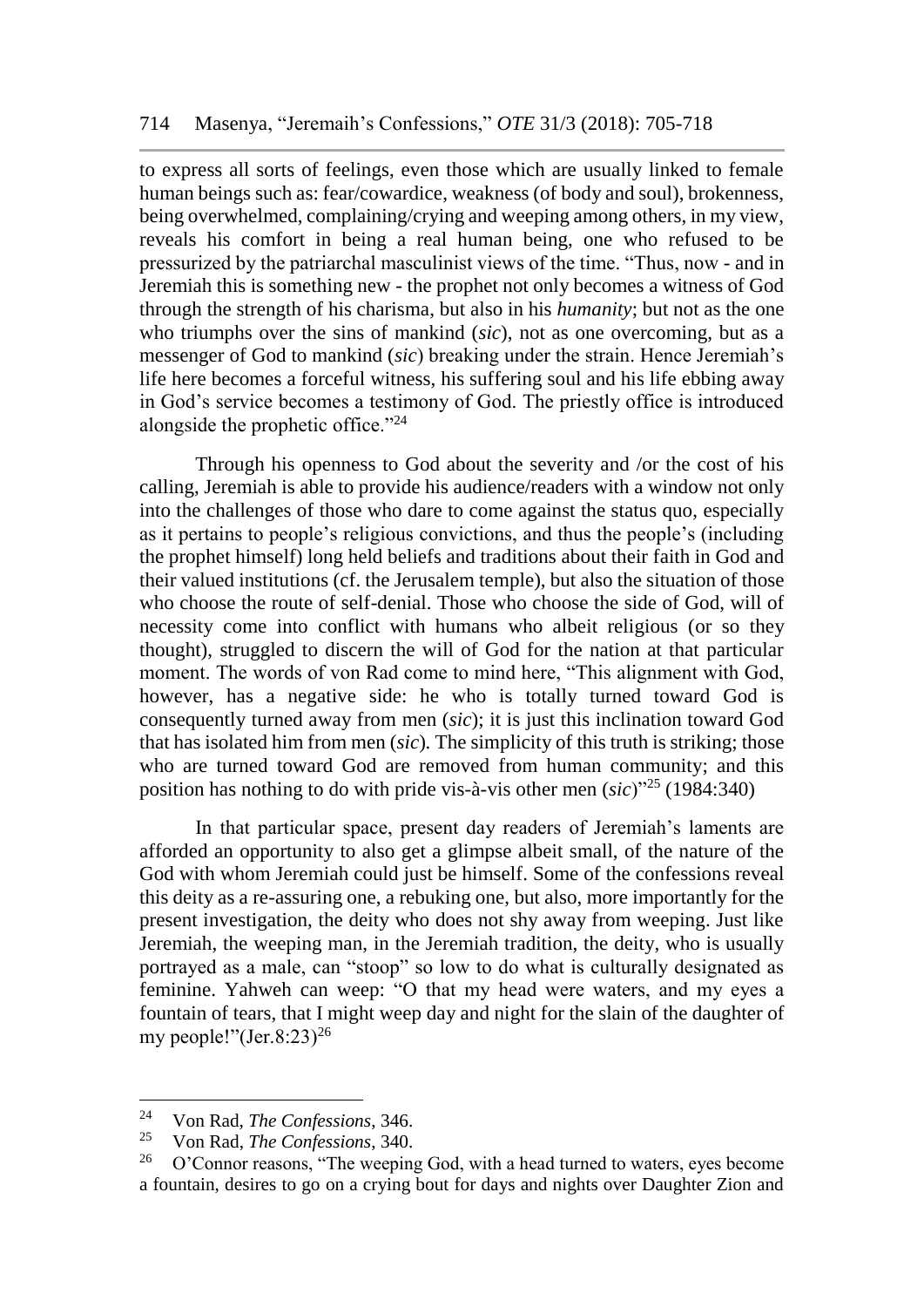The God whose wrath and fury against the sins and disobedience of God's people could be revealed in the message and body of Jeremiah, is at the same time, the God of empathy and compassion, $2<sup>7</sup>$  one who also did not take pleasure at the judgement and punishment and calamity that were to befall God's beloved people. Says O'Connor, "Divine tears suggest a deity who vacates sovereignty and hierarchical transcendence, at least temporarily, and relates in vulnerability to the other, the daughter of my people."<sup>28</sup>

Perhaps the prophet had taken the cue of his "loud" behaviour, his ability to express his tears effortlessly from the deity.

### **E CONCLUSION**

The main question addressed by this essay is: Which reading may emerge if selected Sotho proverbs on specific masculinities are used as hermeneutical lenses through which to engage the confessions of Jeremiah? From the preceding discussion, it has hopefully been revealed that the humanity of male human beings can be allowed to be complete if they, like Jeremiah, choose to go against the patriarchal masculinist *status quo* with its contempt on male tears and emotions,

One would like to suggest that in a space where (male) worshippers meet the Sacred Other who is closely connected to them (cf. Yahweh in the case of Jeremiah), where men may dare to be their real selves, laying bare who they really are honestly and freely, as well as *all* what they *feel* before the Sacred Other, it seems to me that such a space enables the Sacred Other, to meet such men, right at their points of apparent "weakness." Such a close connection between Jeremiah and the deity seems to be endorsed by Walter Brueggemann when he argues, "Rather Jeremiah stays close to YHWH in his articulation of the pained, anguished, overwhelming despair. With good reason Jeremiah is known as the most troubled of the prophets. He aches and grieves, protests and rages.

her dead. So much sorrow overtakes God that an endless river of tears is required to express it." O'Connor, *The Tears of* God, 399.

 $27$  Pamela J. Scalise sees such a creative tension between the element of divine "wrath" and divine grief. God mourned the suffering of Israelite individuals and families on account of the wickedness of their neighbours. The element of wrath though, is the other side of divine grief as divine justice demanded judgement on a corrupt society. In the process, the certainty of the judgement before it occurred were conveyed by divine mourning as well as the summons to mourn in Jeremiah's ministry. Pamela J Scalise. "The way of weeping: Reading the path of grief in Jeremiah," *Word and World*, 22/4, 2002: 415-422.

<sup>28</sup> O' Connor, *The Tears of God,* 401.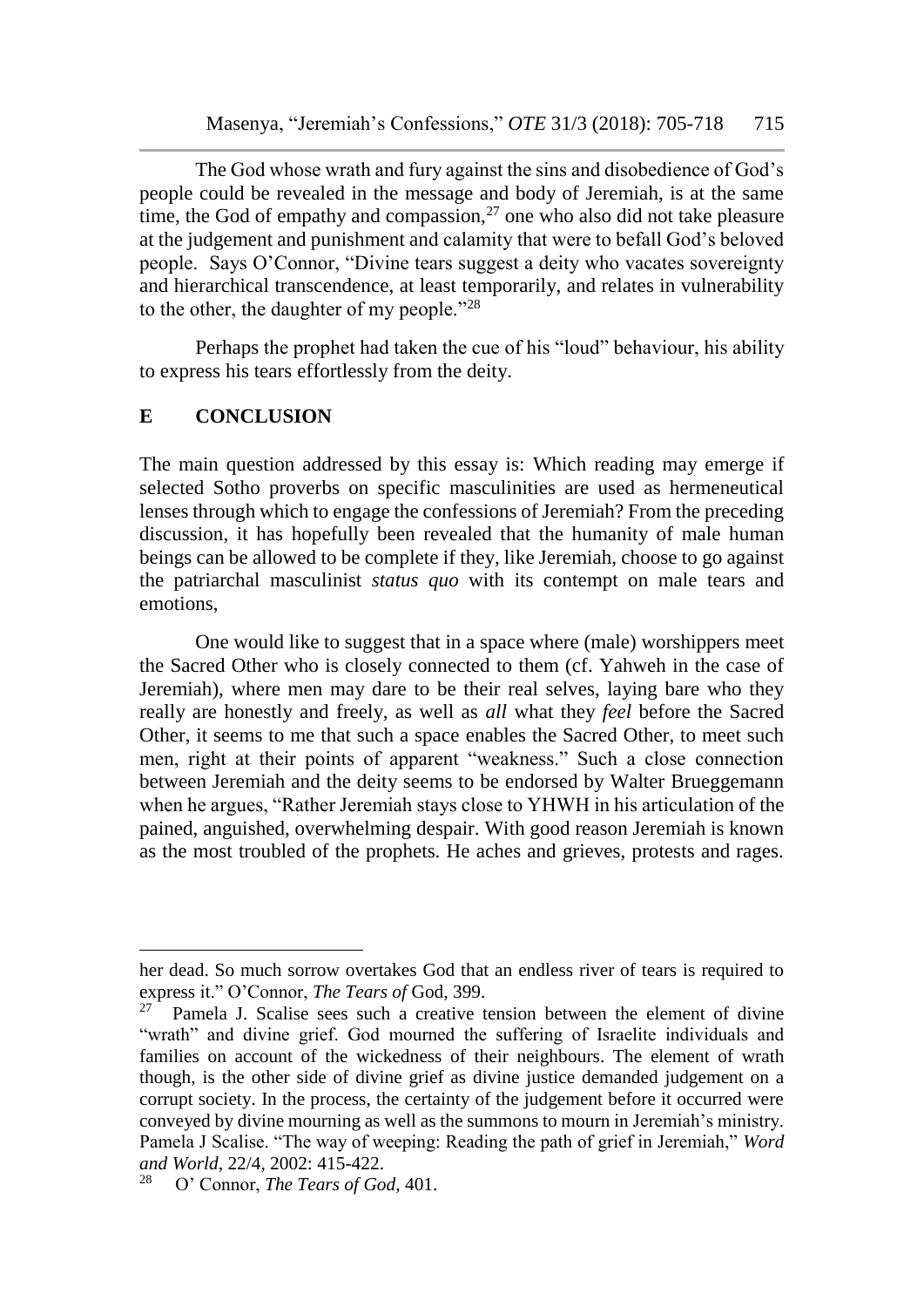My point is simply that these "questionable" acts are Jeremiah's faithful way of staying close to YHWH."<sup>29</sup>

Such a space in which the expressions of one's true emotions, irrespective of how denigrated such emotions may be viewed or the gender of the person who expresses such emotions, may perhaps be the most appropriate space in which the message of the Sacred Other for the specific individual lamenter as well as his specific audience, could be appropriately delivered. Brueggemann could thus rightly argue, "Although the lamentations present deep problems for interpretation, there is little doubt that they evidence a theological confrontation of immense depth that scarred and engaged the prophetic personality *and so gave profound force to his utterance*- an utterance the prophet was compelled to offer against his own will."<sup>30</sup>(italics: author's)

The fact that the confessions of Jeremiah were allowed to be retained "unfiltered," and thus freed to reflect the emotions o*f* a *real* human being and not forced to don a "masculine" sheep-like garb, enables present day (male) readers to get a glimpse not only of the tears of a male human being, but even more importantly, of the tears of the Sacred Other. The latter fact, may enable present day readers of Jeremiah's confessions to have a more rounded version of the character of Yahweh, especially as the character in the Hebrew Bible. This is the God who can lavish harsh punishments (including deaths) on God's people but at the same time empathise to the extent of weeping on account of what is to befall the very same bunch of sinful and disobedient people. It appears that the harsh message of the impending judgement on the people of Judah could apparently be delivered as well as embodied by a *man* who dared to be human enough to complain, to cry and to weep.

A man who dared to argue like Temba: "To cry when hurt. That's what makes a man. Without tears, he is incomplete."<sup>31</sup>

Such (male) humans who dare to minister in surprising and humiliating ways precisely on account of the very taxing prophetic word that they were entrusted with, may be pleasantly surprised by the therapy that accompanies loudness, tears and weeping irrespective of who uses such as the vehicles for the prophetic word.

Perhaps male worshippers and ministers of the word whose emotions have been contained for so long, such men who choose to get their cue from the

<sup>29</sup> Walter Brueggemann, *Like Fire in the bones: Listening to the Prophetic Word in Jeremiah*, edited by Patrick D. Miller, (Minneapolis: Fortress, 2006), 184.

<sup>30</sup> Walter Brueggemann, Old Testament Theology: The Theology of the Book of Jeremiah (Cambridge: Cambridge University Press, 2007), 34

<sup>31</sup> Siphiwo Mahala. *When a man cries* (Pietermaritzburg: University of KwaZulu Natal Press, 2007), 250.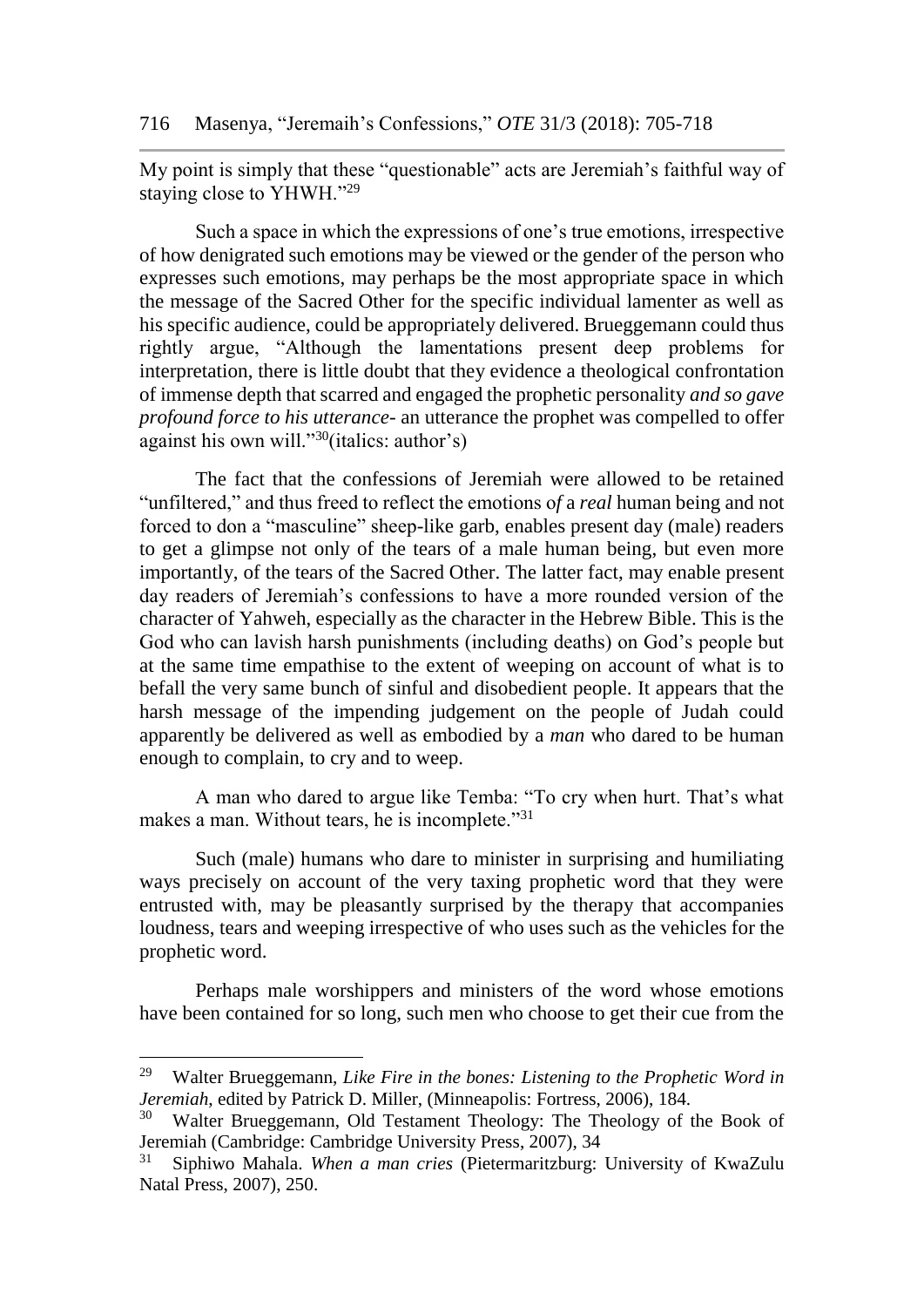life and ministry of Jeremiah as reflected in his confessions, may eventually obtain the freedom to be fully human and fully male. Perhaps the Honoree, Professor Willie Wessels, the man, the academic whose important Jeremiah scholarship is celebrated in this piece, as well as the minister of the Word, may be the right candidate to convey the contents of this piece to the male members of our communities. Perhaps the result especially for those who choose to listen, may be the production of the kind of masculinities which are affirming and liberating.

#### **BIBLIOGRAPHY**

- Brueggemann, Walter. *To pluck, to tear down: A Commentary on the Book of Jeremiah 1-25*. Grand Rapids, MI: William B. Eerdmans; Edinburgh: The Handsel, 1988.
- Brueggemann, Walter. *Old Testament Theology: The Theology of the Book of Jeremiah*. Cambridge: Cambridge University Press, 2007.
	- \_\_\_\_\_\_. *Like Fire in the bones: Listening to the Prophetic Word in Jeremiah*. Edited by Patrick D. Miller, Minneapolis: Fortress, 2006. https://doi .org/10.2307/j.ctt22 nmb7r
- Baumgartner, Wakter. Translated by David E. Jeremiah's Poems of Lament. Orton Sheffield: Sheffield Academic, 1988.
- Carroll, Robert P. *Jeremiah, Volume 1*. Sheffield: Sheffield Phoenix, 2006.
- Carroll, R.P. *Jeremiah*. Sheffield: Sheffield Academic, 1989.
- Chitando, Ezra. "Redemptive Masculinities, HIV, and Religion in Siphiwo Mahala's *When a Man Cries*" Pages 249-265 in *Redemptive Masculinities: Men, HIV and Religion.* Edited by Ezra Chitando and Sophie Chirongoma. *Geneva*: WCC.
- Dube, Musa W. "Culture, Gender and HIV/AIDS: Understanding and Acting on the Issues "Pages 84-100 in *HIV/AIDS and the Curriculum: Methods of Integrating HIV/AIDS in Theological Programmes.* Edited by Musa W. Dube. Geneva: World Council of Churches*.* 2003.
- Lundbom, Jack R. *Jeremiah 1-20: A New Translation with Introduction and Commentary, AB 21* A. New York: Doubleday, 1999.
- Mahala, Siphiwo. *When a Man Cries.* Pietermaritzburg: University of KwaZulu Natal, 2007.
- Masenya (ngwana' Mphahlele), Madipoane and Ramatswana, Hulisani "Anything New under the Sun of Old Testament Scholarship? African Qoheleths' Review of OTE 1994-2010, *OTE* 25 (3): 598-637, 2012.
- O'Connor, Kathleen M, "The Tears of God and Divine Character in Jeremiah 2-9." Pages 387-401 in *Troubling Jeremiah*. Edited by A.R. Pete Diamond, Kathleen M. O'Connor and Louis Stulman. Sheffield: Sheffield, 1999.
- O'Connor, Kathleen, M. *Jeremiah, Pain and Promise*. Minneapolis: Fortress, 2012.
- O'Connor, Kathleen, *The Confessions of Jeremiah: Their Interpretation and Role in Chapters 1-25*. Atlanta: Scholars, 1988.
- O'Connor, Kathleen, "Jeremiah." Pages 267-277 in *Women's Bible commentary, Twentieth Anniversary Edition*. Edited by Carol A. Newsom, Sharon H. Ringe and Jacqueline E. Lapsley. Louisville: Westminster John Knox, 2012.
- Polk, Timothy Polk. *The Prophetic Persona: Jeremiah and the Language of Self*. Sheffield: JSOT, 1984.
- Rakoma, JRD. *Marema-ka-dika tṧa Sesotho sa Leboa*. Pretoria: Van Schaik, 1971.